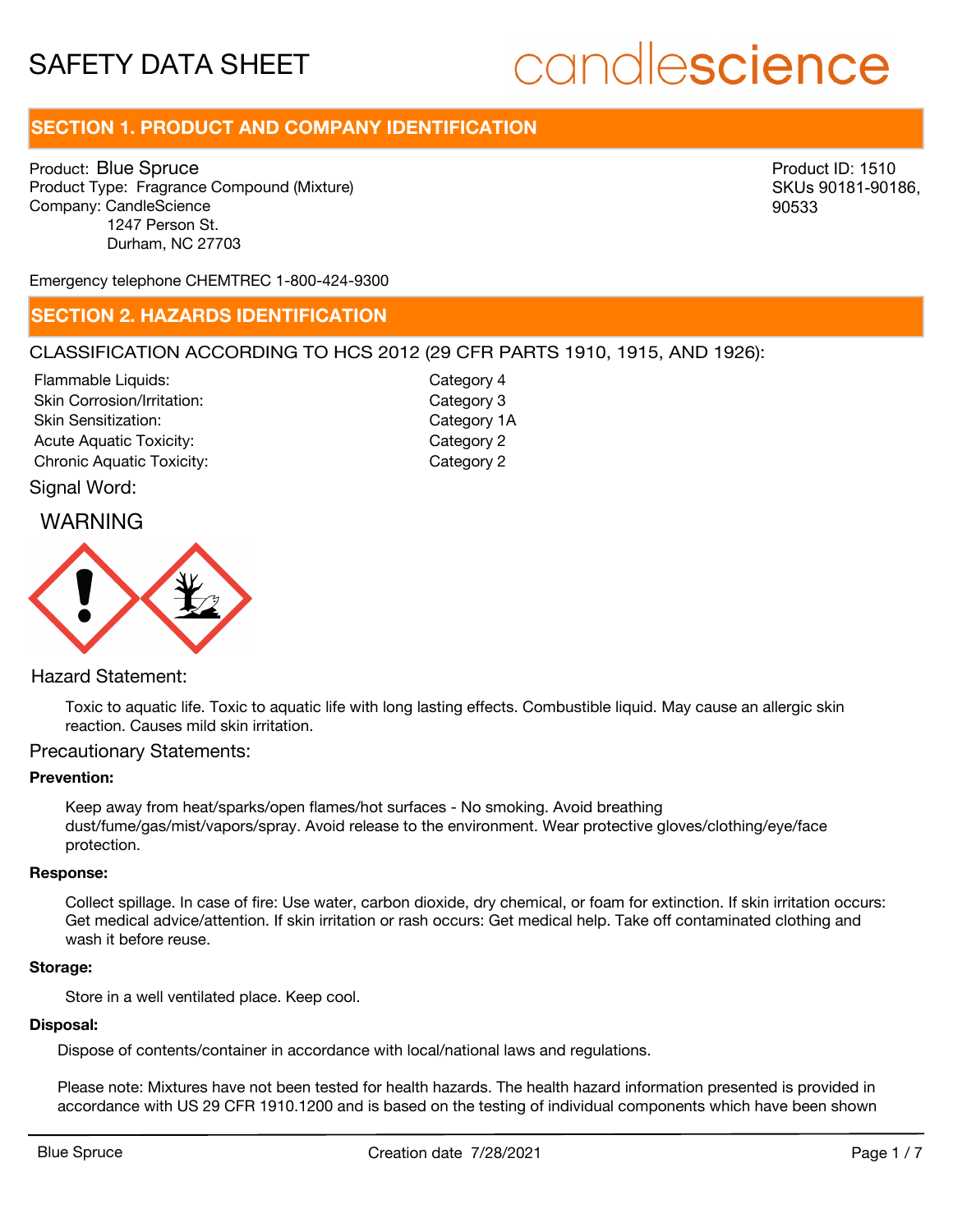# candlescience

to cause or may cause these health effects when tested at higher concentrations or at full strength.

# **SECTION 3. COMPOSITION/INFORMATION ON INGREDIENT**

| Hazardous components                       | CAS No.        | Weight %  |
|--------------------------------------------|----------------|-----------|
| Isobornyl acetate                          | $125 - 12 - 2$ | $20 - 30$ |
| Cedarwood oil, Texas                       | 68990-83-0     | $1 - 5$   |
| Benzyl salicylate                          | 118-58-1       | $1 - 5$   |
| Fir needle oil, Siberian                   | 8021-29-2      | $1 - 5$   |
| 2,4-dimethylcyclohex-3-ene-1-carbaldehyde  | 68039-49-6     | $1 - 5$   |
| Eucalyptus oil                             | 8000-48-4      | $1 - 5$   |
| Clove leaf oil                             | 8000-34-8      | $\leq 1$  |
| Coumarin                                   | $91 - 64 - 5$  | $\leq 1$  |
| Cinnamaldehyde                             | 104-55-2       | $\leq 1$  |
| Spearmint oil                              | 8008-79-5      | $\leq$ 1  |
| Ethyl maltol                               | 4940-11-8      | $\leq 1$  |
| L-Menthol                                  | 2216-51-5      | $\leq$ 1  |
| Ethyl vanillin                             | 121-32-4       | $\leq 1$  |
| Undecanal                                  | $110 - 41 - 8$ | $\leq$ 1  |
| P-METHYL ACETOPHENONE                      | 122-00-9       | $\leq 1$  |
| TRIMETHYLCYCLOPENTENYL DIMETHYLISOPENTENOL | 107898-54-4    | $\leq$ 1  |
| N-(5-methylheptan-3-ylidene)hydroxylamine  | 22457-23-4     | $\leq 1$  |
| THUJA PLICATA (WESTERN RED CEDAR) WOOD OIL | 68917-35-1     | $\leq 1$  |

# **SECTION 4. FIRST AID MEASURES**

# Inhalation:

If inhaled, remove to fresh air. Seek medical attention immediately.

# Skin contact:

Wash affected areas with soap and water. Seek medical advice if symptoms persist or develop. Remove contaminated clothes.

## Eye contact:

Flush immediately with cold water for at least 15 minutes. Remove contact lenses. Seek medical advice if symptoms persist or develop.

## Ingestion:

Do not induce vomiting unless advised by poison control or physician. Never give anything by mouth to an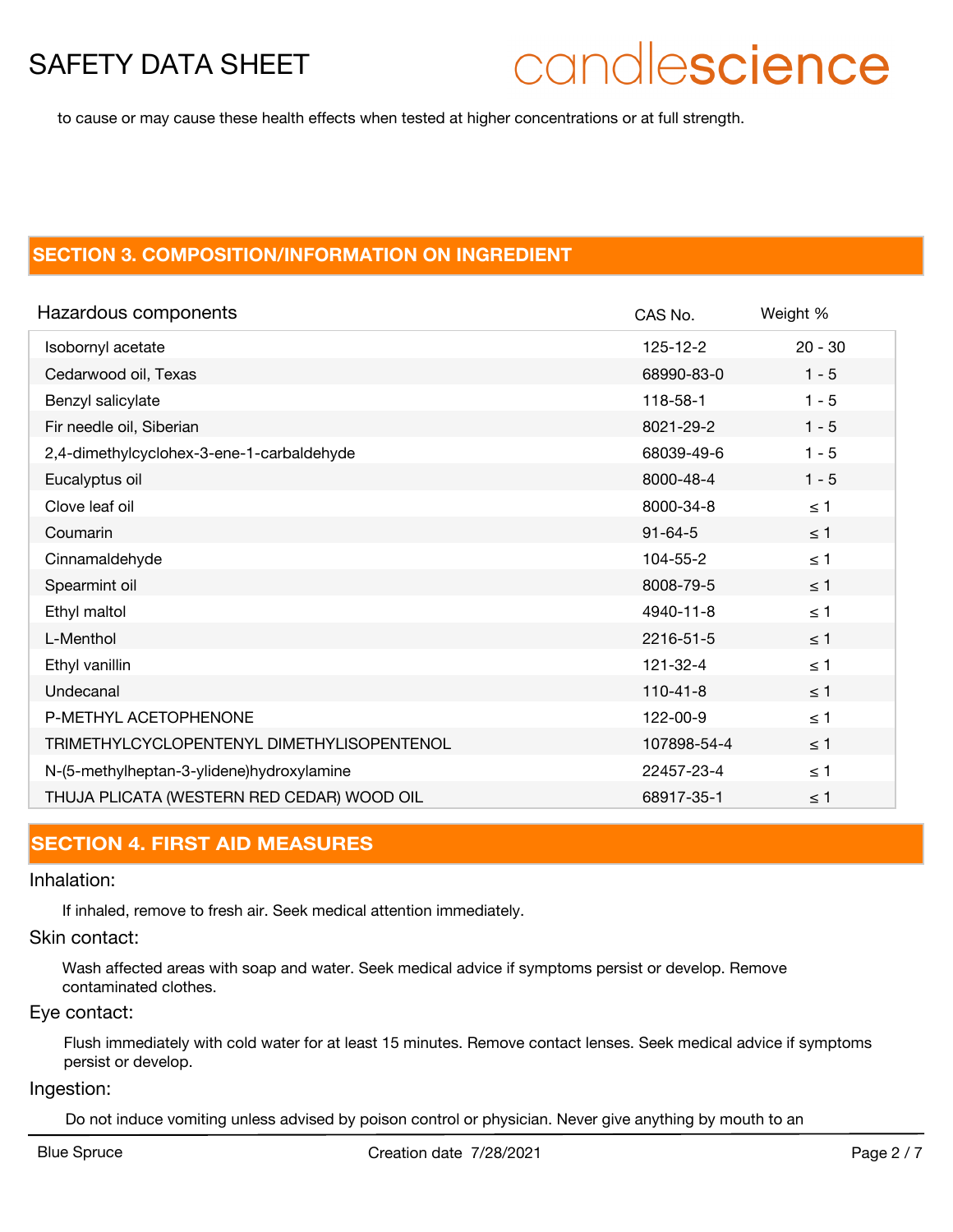# candlescience

unconscious person. Seek medical attention immediately.

Most important symptoms:

No additional information available.

Indication of immediate medical attention:

Treat symptomatically.

# General information:

If medical advice/attention is needed, have this safety data sheet or label at hand and seek medical advice immediately.

# **SECTION 5. FIREFIGHTING MEASURES**

# Suitable extinguishing media:

Foam, carbon dioxide, or dry chemical.

# Unsuitable extinguishing media:

Avoid use of water in extinguishing fires.

# Specific hazards:

During fire, gases hazardous to health may be formed. Do not allow run-off from fire fighting to enter drains or water courses.

## Special fire fighting procedures:

Wear self-contained breathing apparatus for firefighting. Move containers from fire area if it can be done safely. Use water spray jet to protect personnel and to cool endangered containers.

# **SECTION 6. ACCIDENTAL RELEASE MEASURES**

## Personal precautions, protective equipment and emergency procedures:

Evacuate personnel to safe areas. Remove all sources of ignition. Ensure adequate ventilation. Keep people away from and upwind of spill/leak. Wear appropriate protective equipment and clothing during clean-up.

## Environmental precautions:

Do not allow to enter into soil/subsoil. Do not allow to enter into surface water or drains. Dispose of in accordance with local regulations. Local authorities should be advised if significant spillage cannot be contained.

# Methods and materials for containment and cleaning up:

Soak up with inert absorbent material (e.g. sand, silica gel, vermiculite). Keep in suitable and closed containers for disposal. Clean contaminated floors and objects thoroughly while observing environmental regulations.

# **SECTION 7. HANDLING AND STORAGE**

# Precautions for safe handling:

Avoid contact with skin and eyes. Avoid prolonged inhalation of vapors. Wash hands and other exposed areas with mild soap and water before eating, drinking or smoking and when leaving work. Handle in accordance with good industrial hygiene and safety practices.

## Conditions for safe storage, including any incompatibilities:

Store in tightly closed and upright container in a cool, dry, ventilated area. Store away from light, heat, and sources of ignition.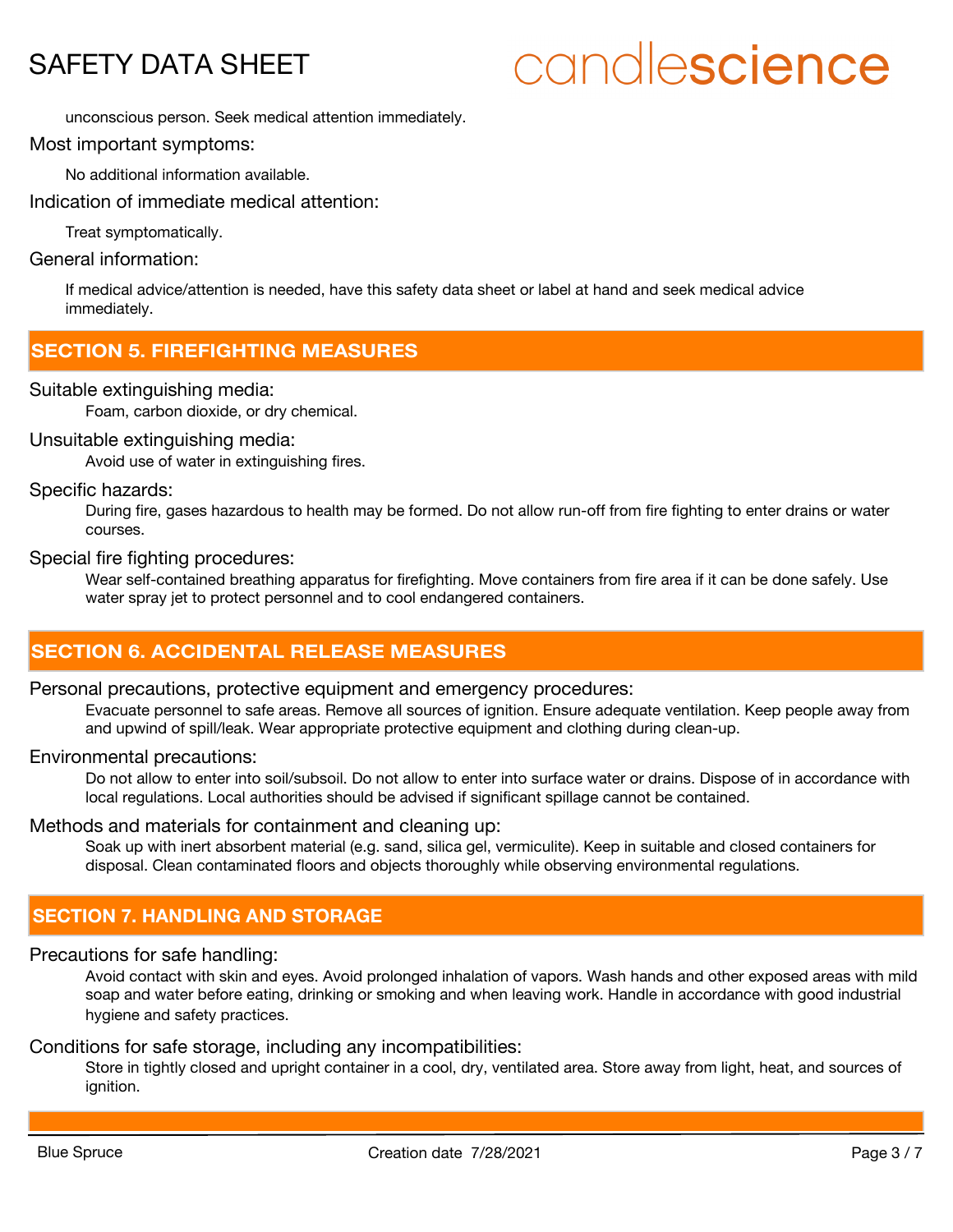# candlescience

# **SECTION 8. EXPOSURE CONTROLS/PERSONAL PROTECTION**

# Exposure Guidelines:

# Appropriate Engineering Controls:

## **Ventilation:**

Use engineering controls to maintain airborne levels below exposure limit requirements or guidelines. If there are no applicable exposure limit requirements or guidelines, use only with adequate ventilation. Local exhaust ventilation may be necessary for some operations.

# Personal Protective Equipment:

## **Eye protection:**

Ensure that eyewash stations and safety showers are close to the workstation location. Chemical resistant goggles must be worn.

## **Hand protection:**

Wear chemical resistant gloves suitable for this material as determined by a hazard assessment. Gloves should be discarded and replaced if there is any indication of degradation or chemical breakthrough.

#### **Skin and body protection:**

Wear protective clothing suitable for this material as determined by a hazard assessment.

#### **Respiratory protection:**

Respiratory protection should be worn when workplace exposures exceed exposure limit requirements or guidelines. If there are no applicable exposure limits or guidelines, use an approved respirator where there is a potential for adverse effects, including but not limited to respiratory irritation or odor, where indicated or required by the exposure assessment. Selection of air-purifying or positive-pressure supplied air will depend on the results of the exposure assessment which includes an evaluation of the specific operations and the actual or potential airborne concentrations. The type of cartridge or filter to be used must be selected and approved for the chemical, class, or classes of chemicals likely to be encountered in the workplace. For emergency conditions, use an approved positive-pressure self-contained breathing apparatus.

## **General hygiene considerations:**

Handle in accordance with good industrial hygiene and safety practice. Remove contaminated clothing and protective equipment before entering eating areas. Wash hands before breaks and immediately after handling the product.

# **SECTION 9. PHYSICAL AND CHEMICAL PROPERTIES**

| Appearance:                                     | Liquid            |  |
|-------------------------------------------------|-------------------|--|
| Color:                                          | Yellow            |  |
| Odor:                                           | Characteristic    |  |
| Odor threshold:                                 | N/A               |  |
| pH:                                             | N/A               |  |
| Melting point:                                  | N/A               |  |
| Boiling point:                                  | N/A               |  |
| Flashpoint:                                     | 88.3 °C<br>191 °F |  |
| Evaporation Rate (Butyl Acetate $= 1$ ):<br>N/A |                   |  |
| Flammability (solid, gas):                      | N/A               |  |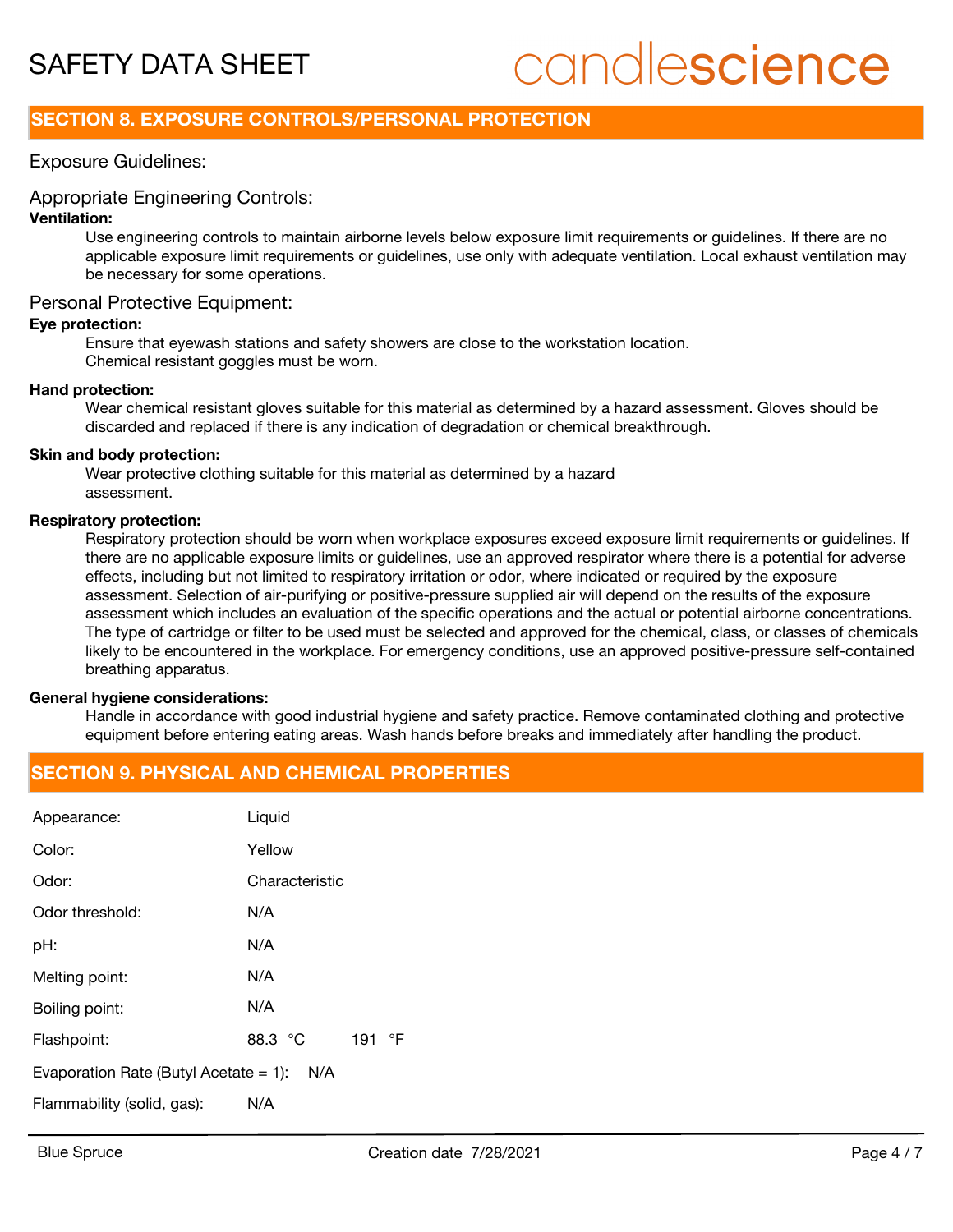# candlescience

Upper lower flammability or explosive limits: N/A

| Vapor density (Air=1):                  | > 1   |     |
|-----------------------------------------|-------|-----|
| Vapor pressure:                         | 0.107 |     |
| Specific gravity (H2O=1):               | 0.961 |     |
| Solubility in water:                    | N/A   |     |
| Solubility in other solvents:           | N/A   |     |
| Partition coefficient: n-octanol/water: |       | N/A |
| Auto-ignition temperature:              | N/A   |     |
| Decomposition temperature:              | N/A   |     |
| Kinematic viscosity:                    | N/A   |     |
| Dynamic viscosity:                      | N/A   |     |
| Explosive properties:                   | N/A   |     |
| Oxidizing properties:                   | N/A   |     |
| Refractive index:                       | N/A   |     |

# **SECTION 10. STABILITY AND REACTIVITY**

# **Chemical stability:**

The product is stable and non-reactive under normal conditions of use, storage and transport.

## **Possibility of hazardous reactions:**

Material is stable under normal conditions.

# **Conditions to avoid:**

Heat, flames and sparks. Temperature extremes and direct sunlight.

#### **Incompatible materials:**

Strong oxidizing agents. Strong acids. Strong Bases.

# **Hazardous decomposition products:**

No hazardous decomposition products are known.

# **SECTION 11. TOXICOLOGICAL INFORMATION**

## **Acute oral toxicity:**

N/A

## **Acute dermal toxicity:**

N/A

## **Acute inhalation toxicity:**

N/A

# **Skin corrosion/irritation:**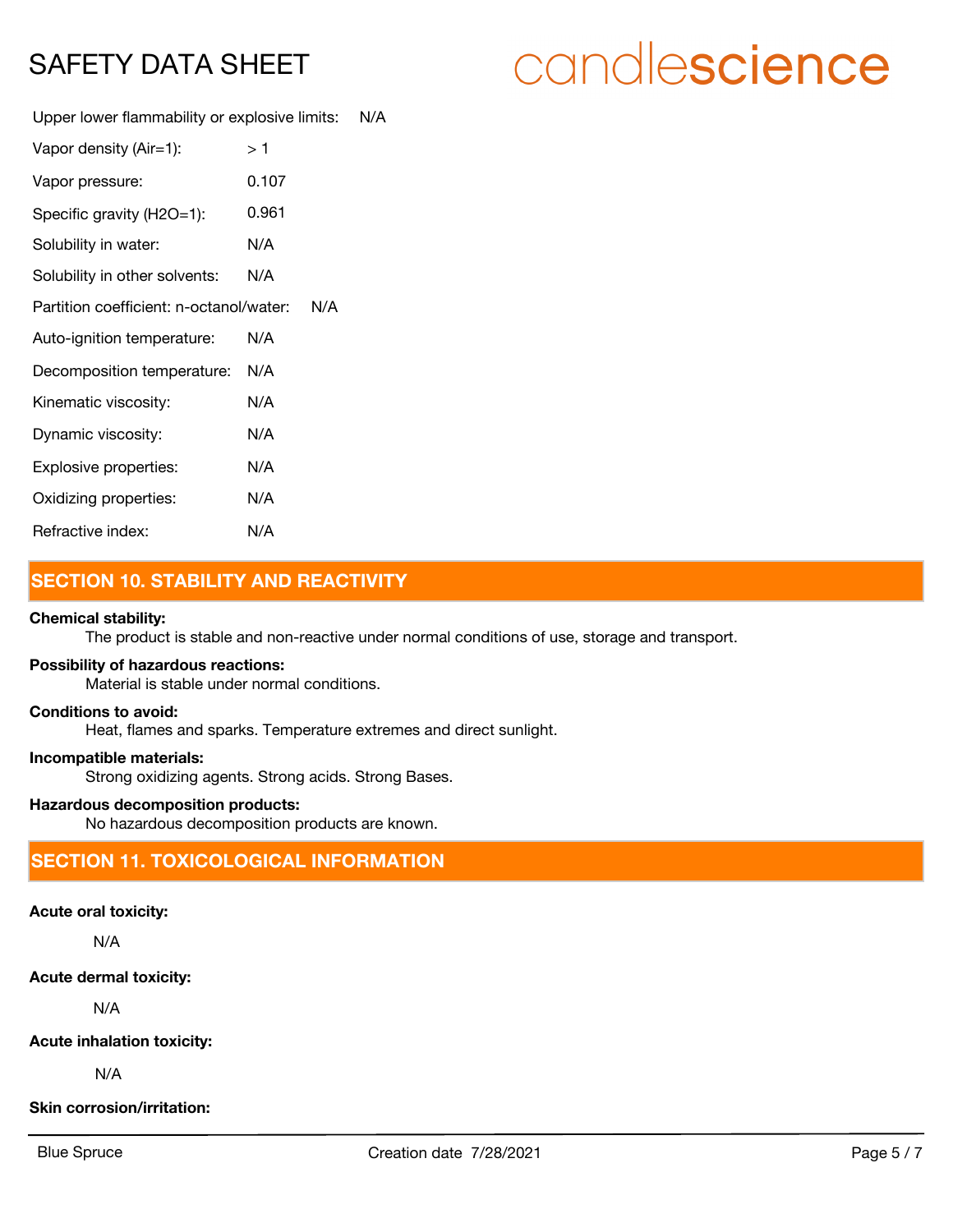# candlescience

Causes mild skin irritation

# **Serious eye damage/eye irritation:**

N/A

# **Respiratory or skin sensitization:**

May cause an allergic skin reaction

#### **Mutagenicity:**

N/A

## **Reproductive toxicity:**

N/A

# **Carcinogenicity:**

N/A

Please note: Mixtures have not been tested for health hazards. The health hazard information presented is provided in accordance with US 29 CFR 1910.1200 and is based on the testing of individual components which have been shown to cause or may cause these health effects when tested at higher concentrations or at full strength.

# **SECTION 12. ECOLOGICAL INFORMATION**

## **Ecotoxicity:**

Toxic to aquatic life with long lasting effects

# **Persistence and Degradability:**

N/A

#### **Bioaccumulation:**

N/A

# **Other Adverse Effects:**

N/A

# **SECTION 13. DISPOSAL CONSIDERATIONS**

## **Disposal instructions:**

Collect and reclaim or dispose in sealed containers at licensed waste disposal site. Do not allow this material to drain into sewers/water supplies. Do not contaminate ponds, waterways or ditches with chemical or used container. Dispose of contents/container in accordance with local/regional/national/international regulations.

# **Local disposal regulations:**

Dispose in accordance with all applicable regulations.

## **Hazardous waste code:**

The waste code should be assigned in discussion between the user, the producer and the waste disposal company.

# **Waste from residues/unused products:**

Dispose of in accordance with local regulations. Empty containers or liners may retain some product residues. This material and its container must be disposed of in a safe manner.

## **Contaminated packaging:**

Since emptied containers may retain product residue, follow label warnings even after container is emptied. Empty